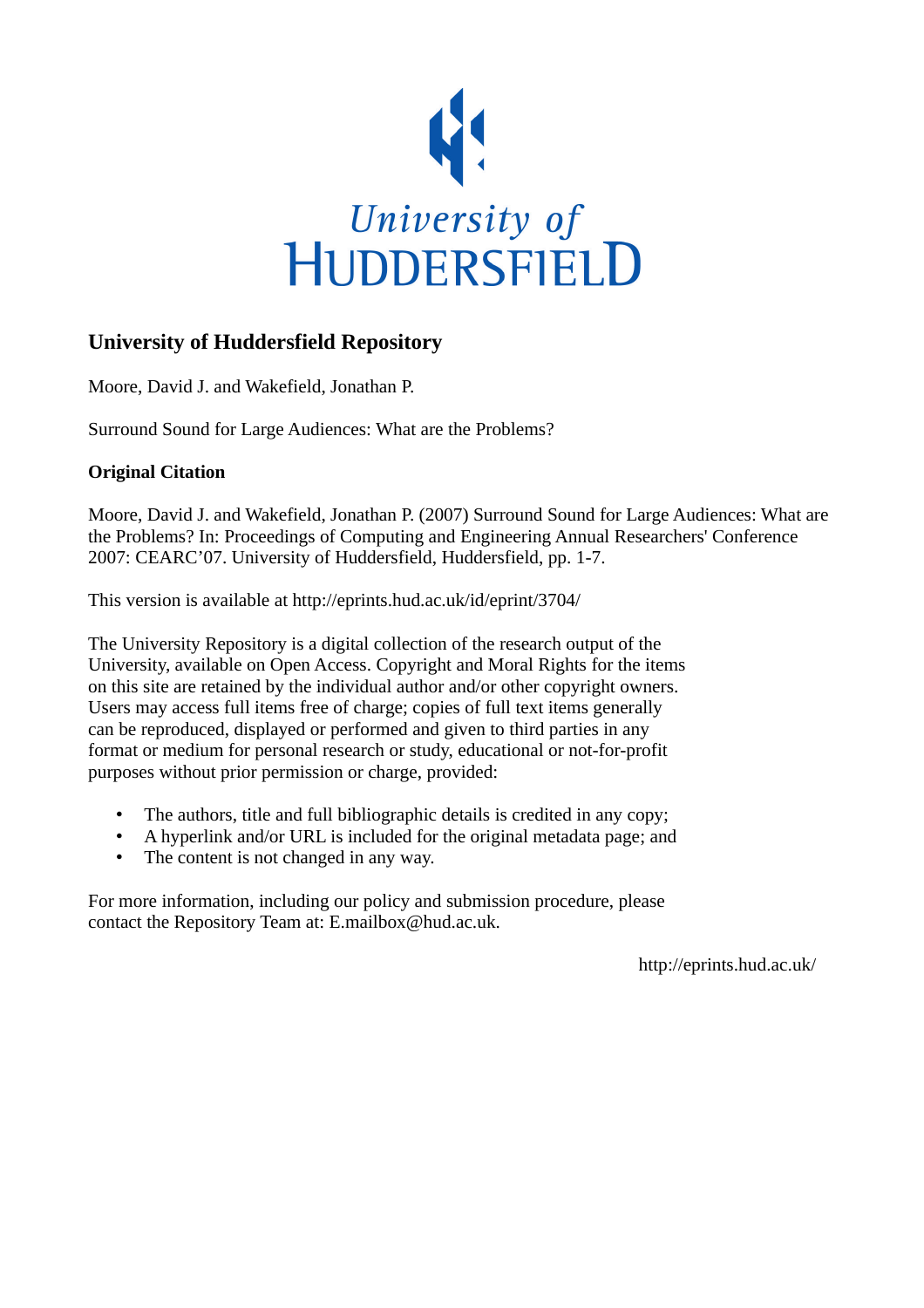## **SURROUND SOUND FOR LARGE AUDIENCES: WHAT ARE THE PROBLEMS?**

J. D. Moore, Dr J. P. Wakefield <sup>1</sup> University of Huddersfield, Queensgate, Huddersfield HD1 3DH, UK

## **ABSTRACT**

*When replaying surround sound to large audiences it is inevitable that some people will not be in the ideal central listening position relative to the loudspeakers. As a result of this, their surround sound experience is degraded. The purpose of this paper is to outline how and why the listening experience*  is affected. This work is part of an ongoing study which aims to improve surround playback in large *spaces both for listeners in central positions and off-centre positions.* 

**Keywords** surround sound psychoacoustics

### **1 INTRODUCTION**

Surround sound is now commonplace in the home. This is largely due to the demand for more realism in movies, music reproduction and computer games (Davis 2003). In this environment a single listener will have a good surround sound experience when positioned in or around the ideal central listening position known as the "sweet spot". In large-scale listening situations (e.g. cinema, art installations), however, the audience will be widely distributed with many of the audience members positioned at a significant distance from the "sweet spot". This can result in their surround sound experience being degraded. As a general rule of thumb, the further away the listener is from the "sweet spot" the worse the surround sound experience will be affected (see figure 1). This paper looks at the some of the issues that can occur as a result of off-centre listening.

The following section reviews the psychoacoustic mechanisms we use for localising sound sources. Section 3 will then discuss methods of surround sound reproduction over the standard surround loudspeaker layout known as ITU 5.1 (Theile 1993). Section 4 will focuses on the problems with offcentre listening. Specifically, sound source localisation issues introduced by time differences between sound arriving at the listener from different loudspeakers. Finally, a summary will be given with future work outlined.

## **2 SOUND SOURCE LOCALISATION**

When sound arrives at the listener from a sound source a number of different auditory cues combine allowing the listener to localise the source. The main auditory cues are; the interaural time difference (ITD), the interaural level difference (ILD), and spectral filtering caused by sound reflecting off the outer ear (pinnae) and the upper body (Blauert 2001). The efficiency of each cue is dependent on the nature of the sound. A general outline of each cue follows.

#### 2.1 Interaural Time Difference

The ITD is used throughout the entire human hearing range for localising sounds. It occurs because of the different path lengths traveled by sound to the two ears. ITD localisation is known to be most effective for impulsive sounds (e.g. speech). In this case, it is onset differences between sound waves arriving at each ear which are important. The ITD varies from 0μs to approximately 700μs depending on the position of the sound source around the listener and also the distance separating the listener's ears (see figure 2a). A minimum ITD is experienced when a sound is directly in front of the listener. A maximum ITD is experienced when a sound is directly to the side of the listener. The ITD can be approximated using equation 1 which assumes the listener's head is spherical:

$$
ITD = \frac{D}{2c}(1 + \cos \theta) \tag{1}
$$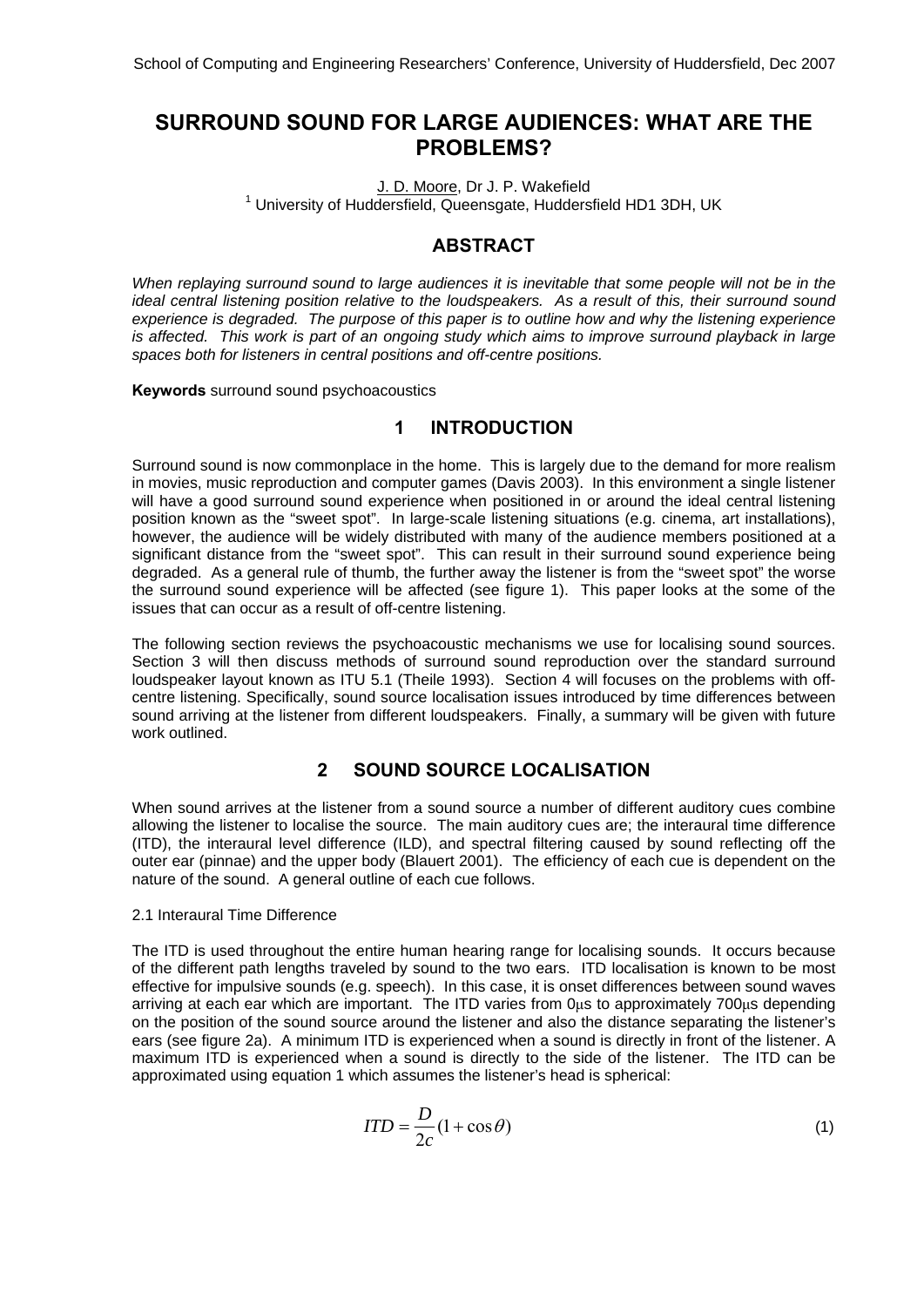where  $\theta$  is the horizontal angle of the sound source. D is the diameter of the head and c is the speed of sound.

For single frequency signals (e.g. sinusoids) the auditory system can use phase differences between sound waves arriving at each ear to locate a sound source. A time difference can be converted into a corresponding phase difference by using equation 2. This is often referred to as the Interaural Phase Difference (IPD).

$$
IPD = ITD(Frequency * 2\pi)
$$
\n<sup>(2)</sup>

However, the IPD is only useable up to about 1400Hz. Above this, the wave length is shorter than the diameter of the head rendering the phase information ambiguous (Rayleigh 1907). This is because the auditory system cannot determine absolute phase differences. For example, a phase difference of  $500^\circ$  could also be interpreted as a phase difference of  $140^\circ$  (i.e.  $500^\circ - 360^\circ = 140^\circ$ ).

#### 2.2 Interaural Level Difference

For frequencies above about 1400Hz level differences between sound arriving at the ears are used to locate a sound source. Above this frequency a sound's wavelength is shorter than the diameter of the listener's head causing sound waves to be attenuated on their route to the furthest ear (see figure 2b). Unlike the ITD, the ILD is frequency dependent. Feddersen et al (1957) showed that ILDs may be as large as 20dB for high frequency sounds that are directly to the side of the listener.

#### 2.3 Spectral cues

The ITD and ILD are not enough on their own for localising sounds. For sound sources in the horizontal plane there are always two points around the listener with identical ITDs and ILDs. For example, sound arriving from a source at 45° will have an identical ITD and ILD as sound arriving from a source at 135°. If the vertical plane is considered as well then there will be a whole series of points on the surface of a cone which have the same ITD and ILD. This is known as the cone of confusion (see figure 3). To resolve this ambiguity spectral cues are used which occur as a result of the directional-dependent filtering caused by sound reflecting off the ear's pinnae, the listener's torso and head shape. Spectral cues (and the ITD and ILD) can be described by a head related transfer function (HRTF). Every individual has their own unique HRTF for each sound source direction (Cheng and Wakefield 2001).

#### 2.4 Head movements

Localisation of sound sources is assisted further by head movements (Thurlow and Runge 1967). Small head movements result in slight changes in ITD, ILD and spectral filtering helping us focus in on the sound source (Moore 2003). Head movements play a very important role when there is limited cue information available. For example, they can help us resolve front-back localisation confusions which can occur when limited localisation information is available from a sound.

#### 2.5 Localisation accuracy and resolution

The accuracy with which we can determine a sound source's position varies by angle. Greater accuracy is possible at the front than at the rear and the sides (Blauert 2001). Not only does it vary by angle, it is also dependent on the frequency content of the sound. Generally, the more cues that are in agreement with each other, the more accurately we can locate a sound.

Work by Mills (1958) investigated the resolution of human localisation in the horizontal plane by trying to determine what the smallest noticeable change in a sound source's position is. Results from his experiments (and others since) have shown that localisation resolution is at it lowest when in front of the listener, and at its highest when at the sides of the listener (Hartmann 1989). Under ideal conditions a resolution of  $1^\circ$  in the front is possible and at the side about  $10^\circ$ . The lower limit on localisation resolution is called the Minimum Audible Angle (MAA).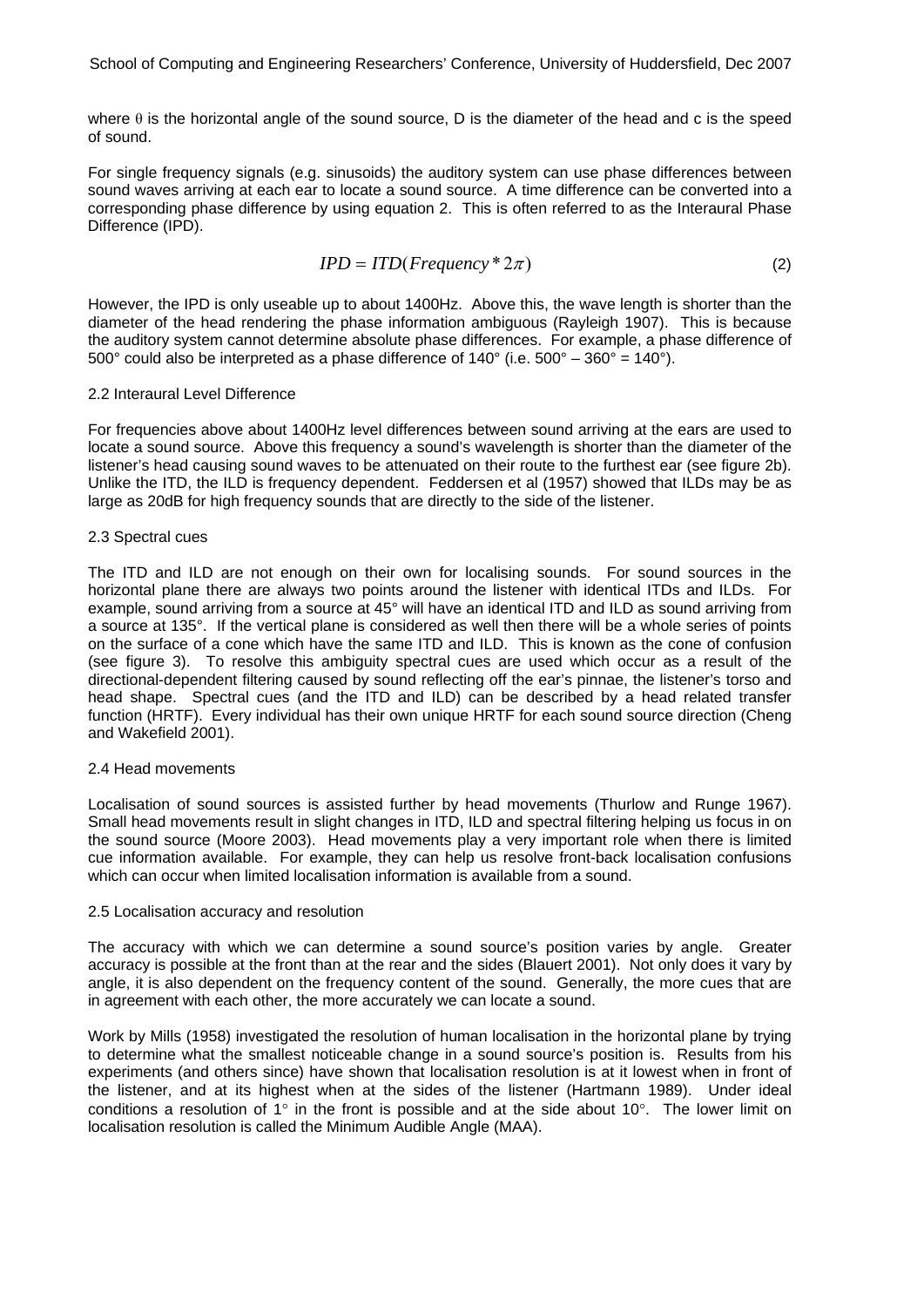## **3 SURROUND SOUND TECHNIQUES**

A sound can be made to appear to come from between a pair of loudspeakers by outputting the sound from both of the loudspeakers. This is an auditory illusion which is often referred to as a phantom image. Phantom images form as a result of sound combining at a point giving rise to a single perceived location (Rumsey 2007). The position of a phantom image can be controlled by changing the ratio of level differences or time differences between the loudspeaker outputs (referred to as panning). One of the most common methods for panning is amplitude panning (as used in stereo). One common technique uses a cosine-sine law for generating sound level weightings for a pair of loudspeakers (see equation 3).

$$
Left = S * cos \theta
$$
  
\n
$$
Right = S * sin \theta
$$
 0> =  $\theta < = \pi/2$  (3)

where S is the audio signal and  $\theta$  is the angle of the phantom source.

An extension of the above panning law is the most commonly used method for the five-speaker ITU layout. This algorithm is used almost exclusively in mixing desks and in software audio sequencers. Whilst it works reasonably well for positioning sound sources between closely spaced speakers, Theile (1977) has shown that problems can occur with generating stable phantom images between loudspeakers angled further apart than about 60°. This is significant for the ITU layout as spacing between loudspeakers at the side is 90° and rear loudspeakers is 140° (see figure 1 for the angular positions of the loudspeakers). More recent work by Martin et al (1999) found similar localisation issues at the sides and the rear of listeners during an experiment using the ITU configuration. One of the localisation issues that can occur is because of conflicting auditory cues (i.e. ITD and ILD). Pulki (2001) showed that ITDs and ILDs generated by amplitude panning can indicate sources are in different positions. Benjamin (2007) has since shown this problem is significant in the mid-frequency range of human hearing.

It has long been known in specialist circles that the Ambisonic surround sound technique is superior to pair-wise panning in terms of sound source localisation. This is because it takes into account the different localisation mechanisms used by the auditory system. Unfortunately though, the design of Ambisonic systems for any irregular loudspeaker layout (e.g. ITU 5.1) is complicated. A non-linear system of equations needs to be solved in order to produce a decoder that will output suitable loudspeaker feeds. Recently, however, work by the authors has helped develop improved Ambisonic 5.1 decoders (Moore and Wakefield 2007). This work used a heuristic search algorithm to find good decoder coefficients. The quality of a set of coefficients derived by the search is measured by a fitness function. The fitness function evaluates the performance of the decoders at the central listening position (Moore and Wakefield 2007) using respected models of auditory localisation (Gerzon 1992). The next stage of the authors' work is to improve spatial audio quality for listeners in noncentral positions. The following section discusses some of the problems which need to be considered before meeting this goal.

## **4 OFF-CENTRE LISTENING**

A listener in an off-centre position will be nearer or further away from some loudspeakers resulting in time differences between sound waves arriving from each loudspeaker. This leads to the loss of temporal synchronization from the contributing sound waves causing phantom images to be distorted. The main factor which influences a change in a phantom image's quality is the precedence effect. This effect says that listeners will tend to localise a sound source in the direction of the earliest arriving wave front causing the listener to perceive sound as coming from the nearest loudspeaker.

In his classic study of the precedence effect, Wallach (1957) explained that correlated sound waves arriving in close succession will be fused together and heard as a single sound with a single location. The window of time that fusion takes place over is dependent on the nature of the sound, but the lower limit has been estimated at 5ms for short transient sounds, and the upper limit at 50ms for wide-band like speech (Litovsky 1999). For sound arriving before this window of time a single phantom source image will be perceived at a location determined by the contributing sounds. If sounds arrive after this window of time they will be heard as separate sources (i.e. echos).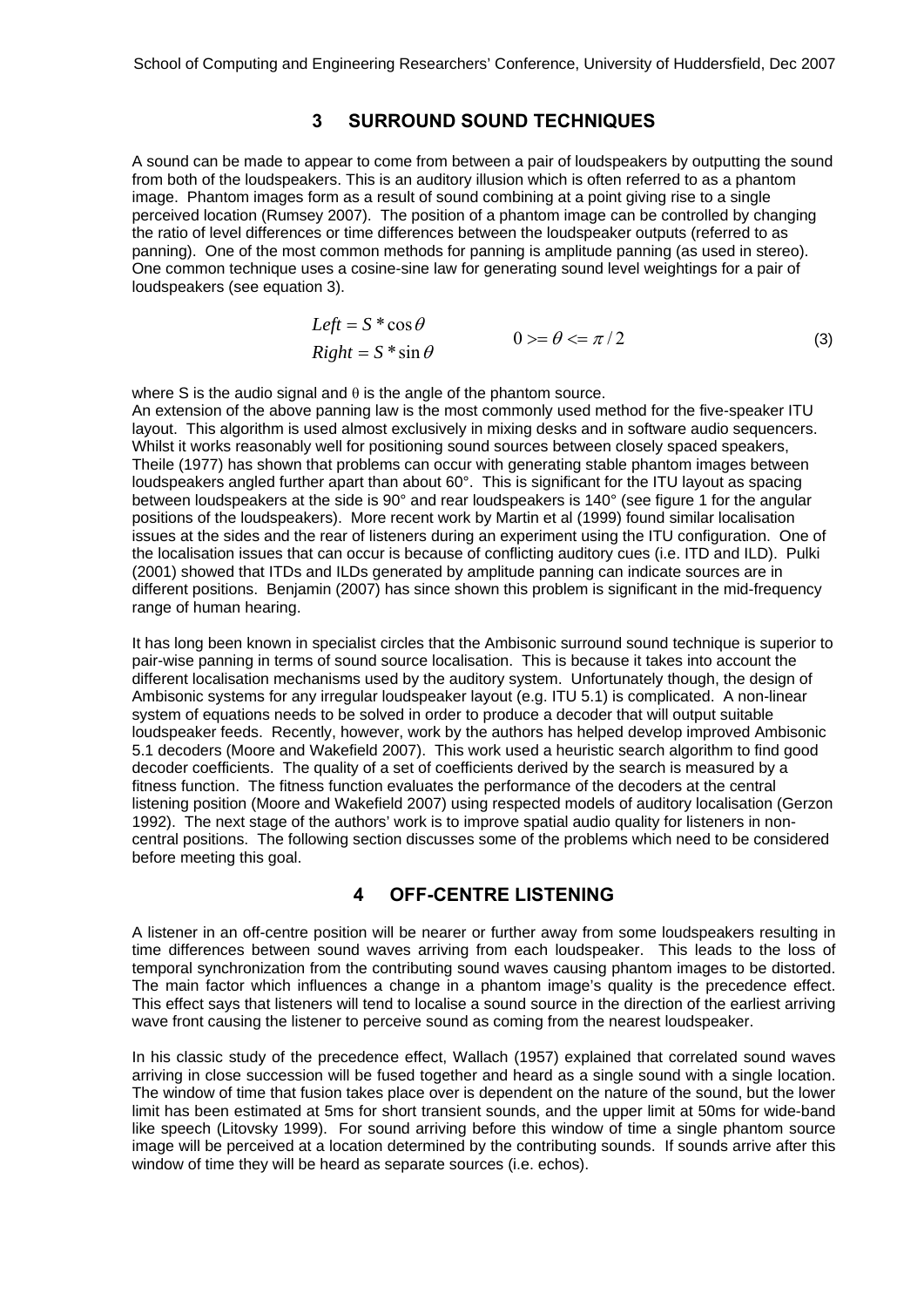The influence of the precedence effect in off-centre listening was seen in a recent comparative study of several surround sound panning techniques (see Kearney et al 2007). The authors found that for all techniques sound source localisation was compromised as sound was drawn towards the nearest loudspeaker for listeners in off-centre positions. It should be noted, however, none of the techniques evaluated in this work were specifically designed for off-centre listening.

In order to gain a better understanding of the significance of the precedence effect in surround sound reproduction, a number of different listener positions within the ITU 5.1 layout were evaluated. At each listening position a time difference was calculated between 10 different loudspeaker pairs (see table 1). By doing this every possible loudspeaker pair combination is considered when the loudspeaker layout is left-right symmetrical.

| Loudspeaker 1         | Loudspeaker 2         |
|-----------------------|-----------------------|
| Centre                | Right                 |
| Centre                | <b>Right Surround</b> |
| Centre                | Left Surround         |
| Centre                | Left                  |
| Right                 | <b>Right Surround</b> |
| Right                 | Left Surround         |
| Right                 | Left                  |
| <b>Right Surround</b> | Left Surround         |
| <b>Right Surround</b> | Left                  |
| Left Surround         | Left                  |

**Table 1: Loudspeaker pairs tested for time differences** 

Two different time difference scenarios where chosen for the evaluation. In scenario 1 if the calculated time difference between a pair of loudspeakers was less than 5ms (i.e. before localisation fusion for transients occurs) then a score of 1 was awarded. If it was above 5ms then it was given zero. In scenario 2 the time difference evaluated was 50ms (i.e. before localisation fusion for longer sounds occurs). If it was less that 50ms a score of 1 was awarded, if it was greater than 50ms a score of zeros was awarded. The time difference information was taken from Litovsky (1999) with 5ms and 50ms by estimated as the upper and lower limits of sound fusion respectively.

By checking the time difference between each loudspeaker pair, a mark out of ten can be given for each position in the listening area allowing performance to be quantified at different positions in the reproduction area. The resulting data has enabled quality maps of the surround sound reproduction area to be compiled (see figure 4 and 5).

The reproduction area in Figure 4 is 10m<sup>2</sup>. When evaluating a time difference of 5ms the optimal listening area is approximately 2m<sup>2</sup> which is big enough to accommodate a small number of listeners (see figure 4a). It is envisaged that listeners in this area will perceive phantom sound source images as coming from the approximately the same location. However, when moving away from this area, it is likely that phantom images will become biased towards the nearest loudspeaker to the listener because sound will be arriving earlier. The most problematic listening positions are at the front and to the sides of the reproduction area close to the loudspeakers. However, when evaluating the reproduction area using a 50ms time difference the optimal listening area is extended throughout the entire reproduction area (see figure 4b).

Figure 5 displays the performance in a reproduction area of 20m<sup>2</sup>. As might be expected, the same quality pattern is obtained as the 10m<sup>2</sup> reproduction area. However, for time differences of 5ms there is now a much larger problem area because sound waves from opposite speakers now have to travel a larger distance (see figure 5a). This highlights that larger arrays can be more problematic for listeners situated off-centre. However, when evaluating for time differences of 50ms the problem area is significantly reduced and the optimal listening area is big enough for a large number of listeners (see figure 5b).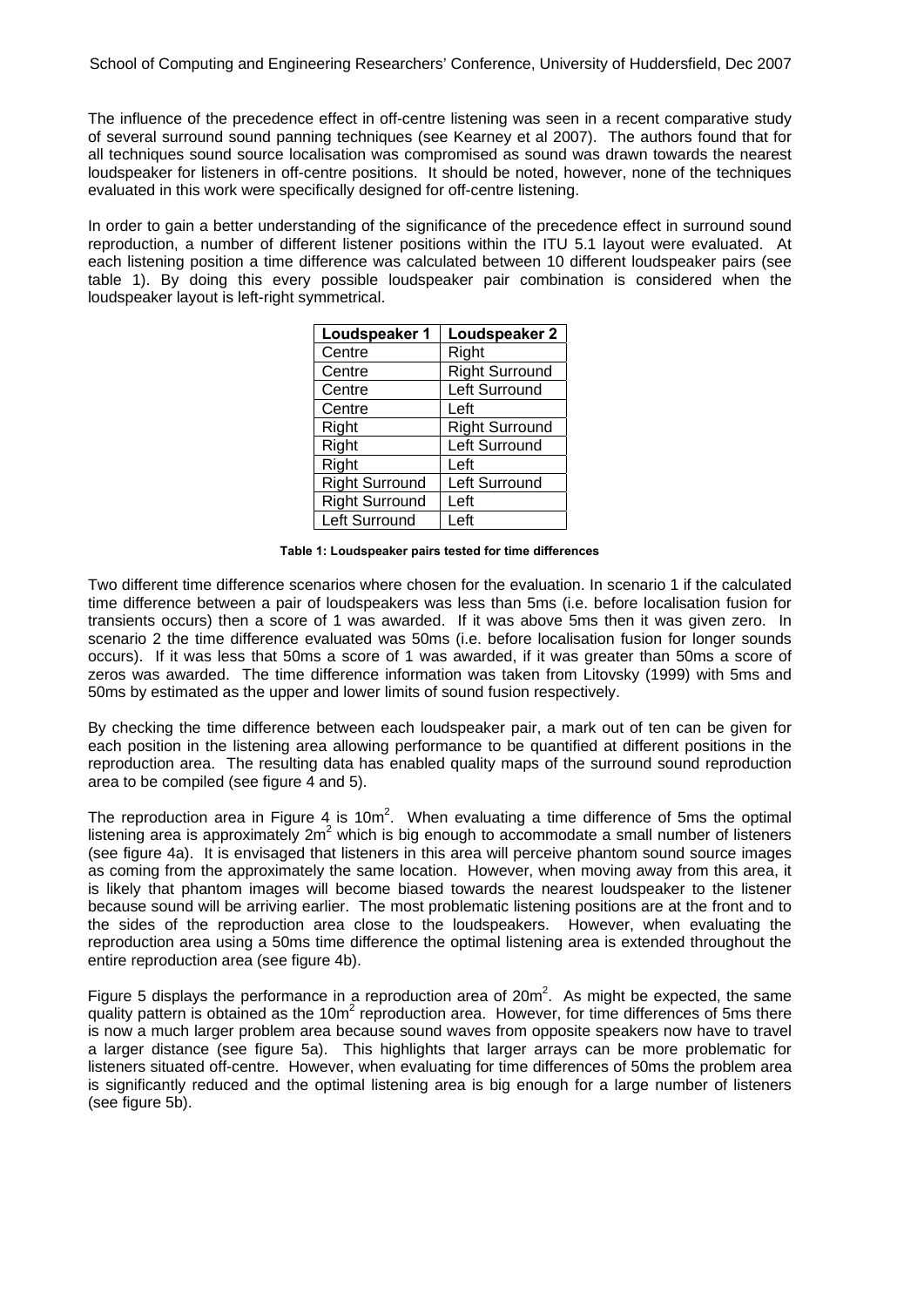## **5 SUMMARY AND FUTURE WORK**

Auditory localisation can be measured at the sweet spot using Gerzon's models of auditory localisation. This has enabled surround sound decoders to be optimised for playback in this position. However, localisation quality needs to be evaluated at different positions throughout the reproduction area in order to enable surround sound to be improved for a distributed audience. Steps towards this goal have been made.

A method for evaluating the influence of the precedence effect has been developed. This has enabled quality maps of the reproduction area to be compiled. Quality maps were created for two reproduction areas of different sizes. In both cases 5ms time differences and a 50ms time differences were evaluated. When comparing the 5ms and 50ms evaluations there is a significant difference. For 50ms the listening area is much larger than for 5ms. This suggests that any surround sound playback method would benefit from some form of transient suppression applied to the output signals.

The above model is able to predict the influence of the precedence effect. However, it does not predict sound reproduction quality. Recent work by Poletti (2007) has introduced a method for evaluating sound field reconstruction at off-centre positions. It is envisaged that by including this method in future optimisation strategies as well as the precedence effect model discussed above surround sound decoders will be able to be improved for off-centre listeners. This is the subject of future work.

## **REFERENCES**

DAVIS, M.A. (2003), *History of Spatial Audio Coding,* Journal of the Audio Engineering Society, Vol 51, No. 6, pp 554-569.

THEILE G. (1993), *The New Sound Format "3/2 Stereo"*. Presented at the 94<sup>th</sup> Audio Engineering Society Convention, Berlin, Germany.

BLAUERT, J. (2001), *The Psychophysics of Human Sound Localization*. 3<sup>rd</sup> Edition. The MIT Press, Cambridge.

RUMSEY F. (2007), *Basic Psychoacoustics for Surround Recording*. Presented at "Illusions in Sound" the 22<sup>nd</sup> UK Audio Engineering Society Conference, Cambridge, UK.

RAYLEIGH L, (1907), *On Our Perception of Sound Direction.* Philosophical Magazine.

FEDDERSEN, W. E., SANDEL, T. T., TEAS, D. C. and JEFFRESS, L. A. (1957), *The Localization of High-Frequency Tones,* The Journal of the Acoustic Society of America, Vol 29, No. 3, pp 988- 991.

CHENG, C.I., WAKEFIELD, G.H. (2001), *Introduction to Head-Related Transfer Functions (HRTFs): Representation of HRTFs in Time, Frequency and Space.* Journal of the Audio Engineering Society, Vol 49, No. 4, pp 231-249.

MOORE, B.C.J. (2003), *An Introduction to the Psychology of Hearing.* Academic Press

THURLOW, W.R., RUNGE, P.S. (1967), *Effect of Induced Head Movements on Localization of Direction of Sounds.* The Journal of the Acoustic Society of America, Vol 42, No. 2, pp 480- 488.

THEILE, G. (1977), *Localization of Lateral Phantom Sources.* Journal of the Audio Engineering Society, Vol. 25, No. 4, pp 196-200.

MARTIN, G., WOSZCZYK, W., COREY, J., QUESNEL, R (1999), *Sound source Localisation in Five-Channel Surround Sound Reproduction.* Presented at the 107<sup>th</sup> Audio Engineering Society Convention, New York, USA.

MOORE, J.D., WAKEFIELD, J.P (2007), *The Design and Detailed Analysis of First-Order Ambisonic*  Decoders for the ITU Layout. Presented at the 122<sup>nd</sup> Audio Engineering Convention, Vienna, Austria.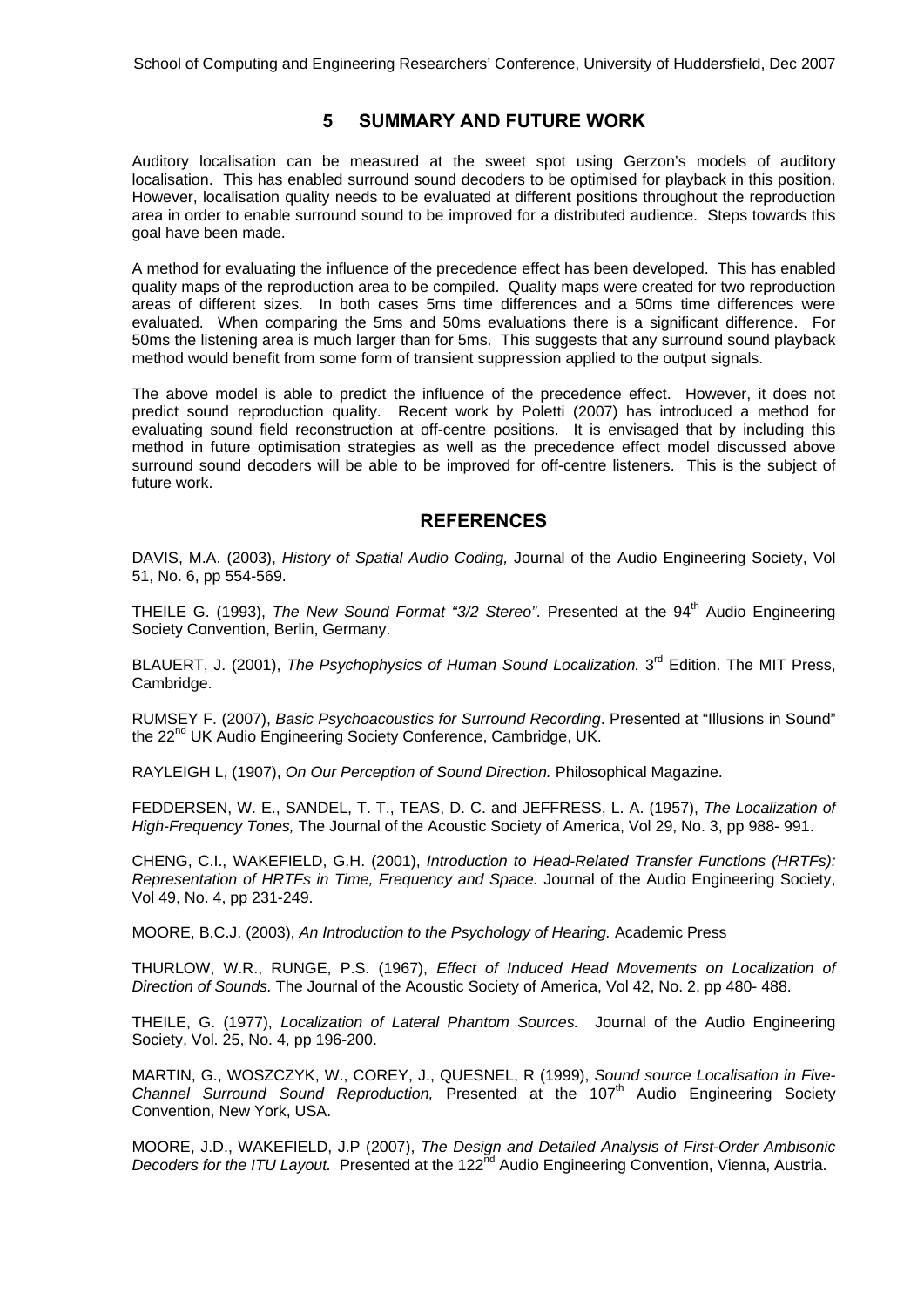MOORE, J.D., WAKEFIELD, J.P (2007), *The Design of Improved First-Order Ambisonic Decoders by*  the Application of Range-Removal and Importance in a Heuristic Search Algorithmt. Presented at the 31<sup>st</sup> Audio Engineering Convention, London, UK.

GERZON, M.A. (1992), *General Metatheory of Auditory Localisation*, Presented at the 92<sup>nd</sup> Audio Engineering Convention, Vienna, Austria.

KEARNEY, G., BATES, E., BOLAND, F and FURLONG, D (2007), *A Comparative Study of the Performance of Spatialization Techniques for a Distributed Audience in a Concert Hall Environment.* Presented at the 31<sup>st</sup> International Audio Engineering Convention, London, England.

LITOVSKY, R.Y., COLBURN, S.H., (1999) *The Precedence Effect,* The Journal of the Acoustic Society of America, Vol 106, No. 4, pp 1633-1654.

POLETTI, M. (2007), *Robust Two-Dimentional Surround Sound Reproduction for Non-Uniform Loudspeaker Layouts.* Journal of the Audio Engineering Society, Vol. 55, No. 7/8, pp 598-610.



**Figure 1: Multiple listeners in the ITU loudspeaker configuration** 



**Figure 2: The ITD is dependent on the angle of the sound source (φ) and distance separating the listener ears (D). ILDs are cause by the head casting an acoustic shadow**